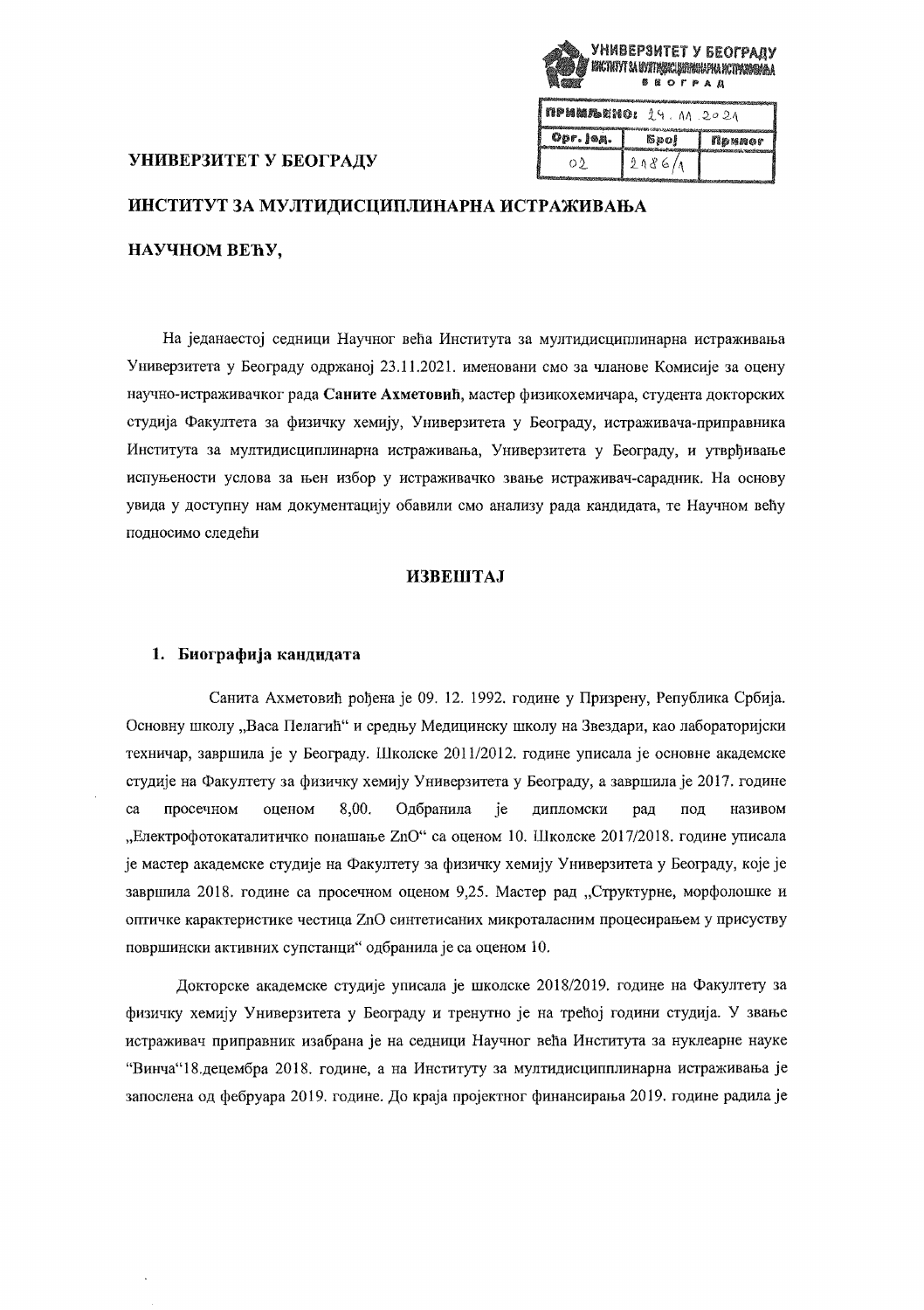под руководством др Горана Бранковића на пројекту "0-3Д наноструктуре за примену у електроници и обновљивим изворима енергије: синтеза, карактеризација и процесирање", број: III45007, финансираног од стране Министарства просвете, науке и технолошког развоја Републике Србије, , док је од марта 2020. године ангажована на пројекту "Фотореактор базиран на електроспинованим влакнима титан-диоксида допираног самаријумом", број: РоС5076, под руководством др Милана Жунића, одобреног од Фонда за иновациону делатност Републике Србије. Научно истраживање Саните Ахметовић усмерено је на област заштите животне средине и материјала.

На Факултету за физичку хемију, Универзитета у Београду, Санита Ахметовић је пријавила тему за израду докторске дисертације под насловом: "Испитивање утицаја допаната  $Ni^{2+}$ , Sm<sup>3+</sup> и Zr<sup>4+</sup> на структурна, морфолошка и оптичка својства нановлакана титан(IV)-оксида добијених електроспининг методом са применом у фотокатализи". Наставно-научно веће Факултета за физичку хемију на седници одржаној 14.10.2021. године, донело је одлуку о прихватању Извештаја комисије за оцену научне заснованости теме докторске дисертације. Веће научних области природних наука Универзитета у Београду на седници одржаној 28.10.2021. године донело је Одлуку о сагласности на одлуку Наставног-научног већа Факултета за физичку хемију о прихватању теме докторске дисертације.

Кандидат је коаутор једног научног рада публикованог у истакнутом међународном часопису (категорија М22). Санита Ахметовић је коаутор једног саопштења са међународног скупа штампаног у изводу (категорија М34).

#### 2. Библиографија кандидата

## Објављени научни радови и саопштења:

## Рад у истакнутом међународном часопису (М22)

1. Smilja Marković, Ivana Stojković Simatović, Sanita Ahmetović, Ljiljana Veselinović, Stevan Stojadinović, Vladislav Rac, Srečo Davor Škapin, Danica Bajuk Bogdanović, Ivona Čaštvan Janković, Dragan Uskoković, Surfactant-assisted microwave processing of ZnO particles: a simple way for designing the surface-to-bulk defect ratio and improving photo(electro)catalytic properties, RSC Advances, 9 (2019) 17165-17178, https://doi.org/10.1039/C9RA02553G.

## Саопштење са међународног скупа штампано у изводу (МЗ4)

1. S. Ahmetović, N. Tasić, M. Žunić, A. Dapčević, Z. Branković, G. Branković, P-56: Titaniabased electrospun nanofibers and their photocatalytic performance; Book of Abstracts of the 5th Conference of The Serbian Society for Ceramic Materials, Eds. B. Matovic, Z. Brankovic, A. Dapcevic, V. V. Srdic, 11-13 June 2019, Belgrade, Serbia, Faculty of Technology and